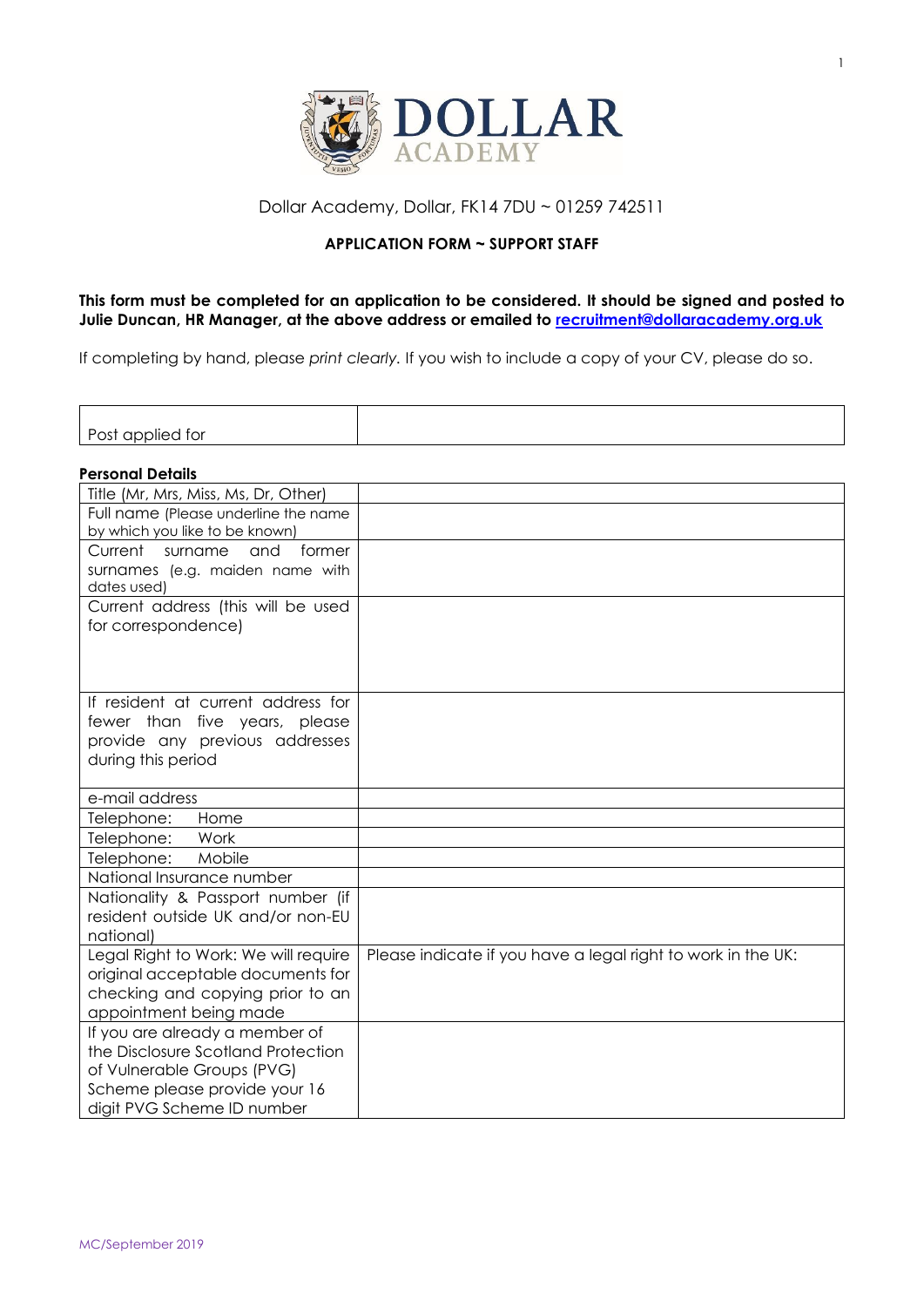Details of all academic/vocational qualifications and educational establishments attended including school.

| <b>Establishment and Dates</b><br>(month and year) Attended | Subject, Qualification and<br><b>Awarding Body</b> | <b>Grade/Class (if appropriate)</b> |
|-------------------------------------------------------------|----------------------------------------------------|-------------------------------------|
|                                                             |                                                    |                                     |
|                                                             |                                                    |                                     |
|                                                             |                                                    |                                     |
|                                                             |                                                    |                                     |
|                                                             |                                                    |                                     |
|                                                             |                                                    |                                     |
|                                                             |                                                    |                                     |
|                                                             |                                                    |                                     |
|                                                             |                                                    |                                     |
|                                                             |                                                    |                                     |
|                                                             |                                                    |                                     |
|                                                             |                                                    |                                     |
|                                                             |                                                    |                                     |
|                                                             |                                                    |                                     |
|                                                             |                                                    |                                     |
|                                                             |                                                    |                                     |
|                                                             |                                                    |                                     |
|                                                             |                                                    |                                     |
|                                                             |                                                    |                                     |
|                                                             |                                                    |                                     |
|                                                             |                                                    |                                     |
|                                                             |                                                    |                                     |
|                                                             |                                                    |                                     |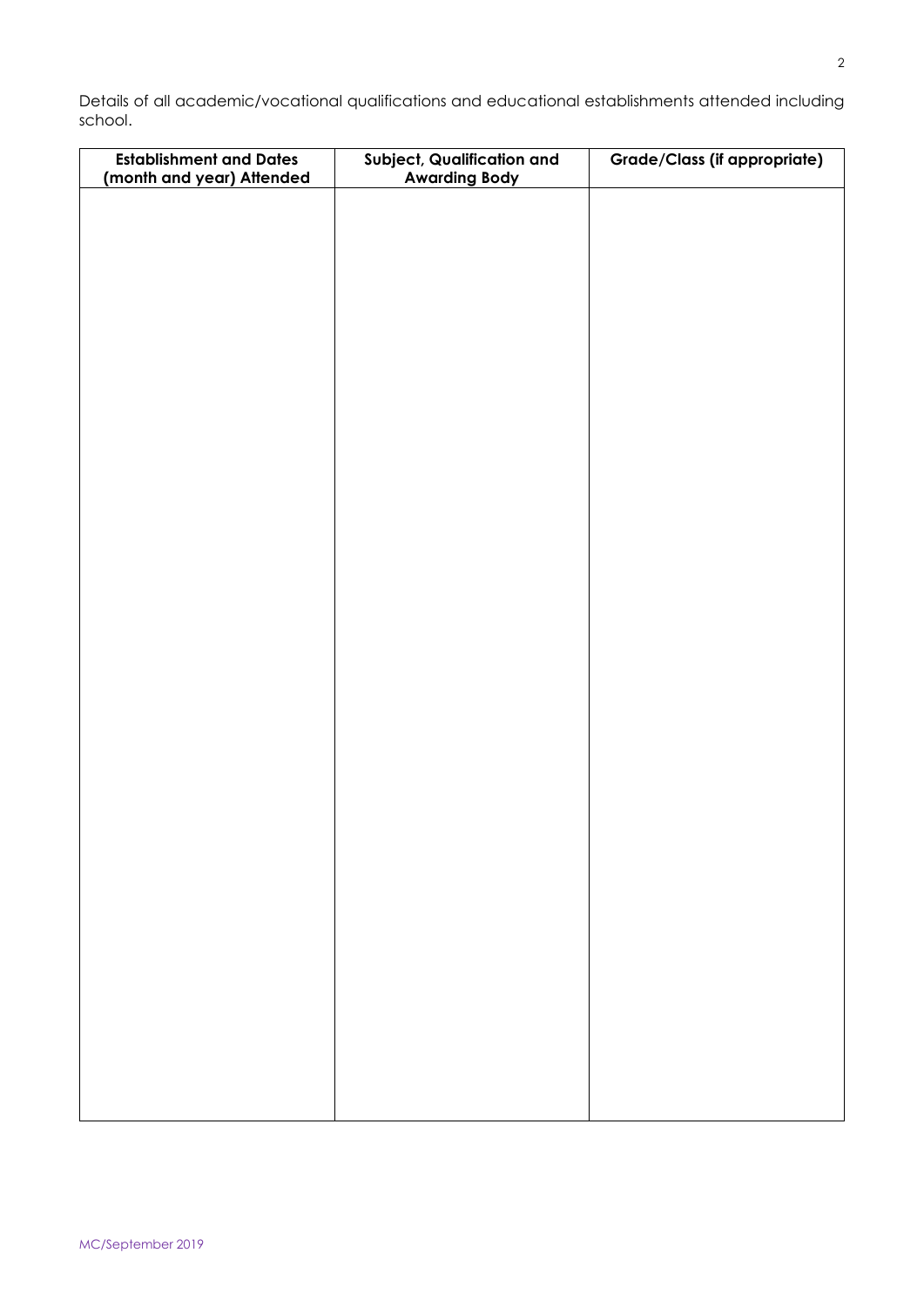## **Career History**

Please supply a full history, in chronological order with start and end dates, of all employment, selfemployment and any periods of unemployment since leaving secondary education. Please provide explanations for any periods not in employment, self-employment or further education/training and in each case any reasons for leaving previous employment. Please include details of all relevant training courses attended.

| <b>Dates</b> | <b>Employer/Self Employed</b> | <b>Salary</b> |
|--------------|-------------------------------|---------------|
|              |                               |               |
|              |                               |               |
|              |                               |               |
|              |                               |               |
|              |                               |               |
|              |                               |               |
|              |                               |               |
|              |                               |               |
|              |                               |               |
|              |                               |               |
|              |                               |               |
|              |                               |               |
|              |                               |               |
|              |                               |               |
|              |                               |               |
|              |                               |               |
|              |                               |               |
|              |                               |               |
|              |                               |               |
|              |                               |               |
|              |                               |               |
|              |                               |               |
|              |                               |               |
|              |                               |               |
|              |                               |               |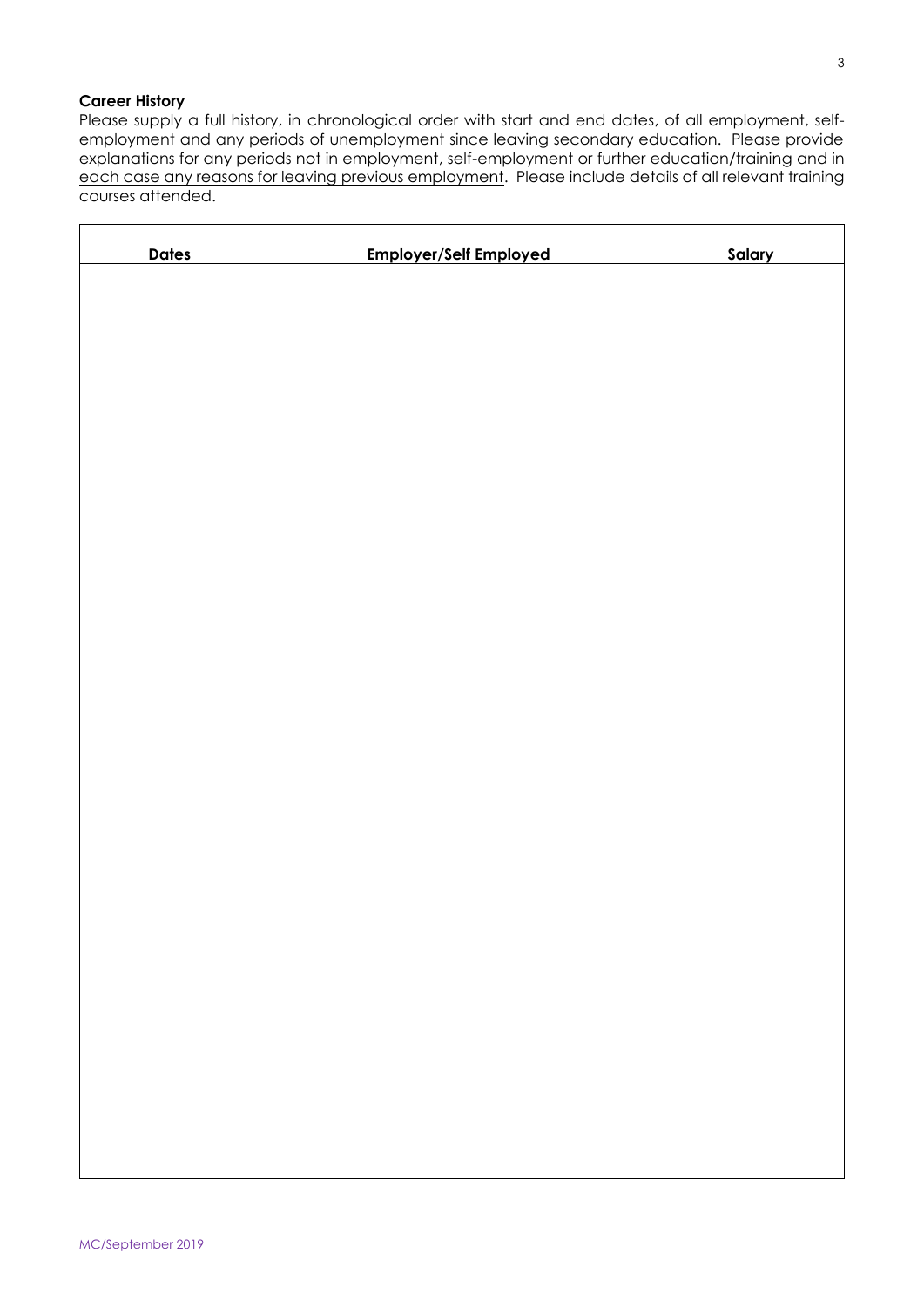Please list any co-curricular activities that you might be interested in offering (optional).

| <b>Activity</b> | Interest, experience and (where appropriate) qualification<br>in this activity |
|-----------------|--------------------------------------------------------------------------------|
|                 |                                                                                |
|                 |                                                                                |
|                 |                                                                                |
|                 |                                                                                |
|                 |                                                                                |
|                 |                                                                                |

#### **Basis of Interest in the Post:**

Please use the space below to describe your reasons/motivation for this application. (A separate sheet may be used if more space is required.)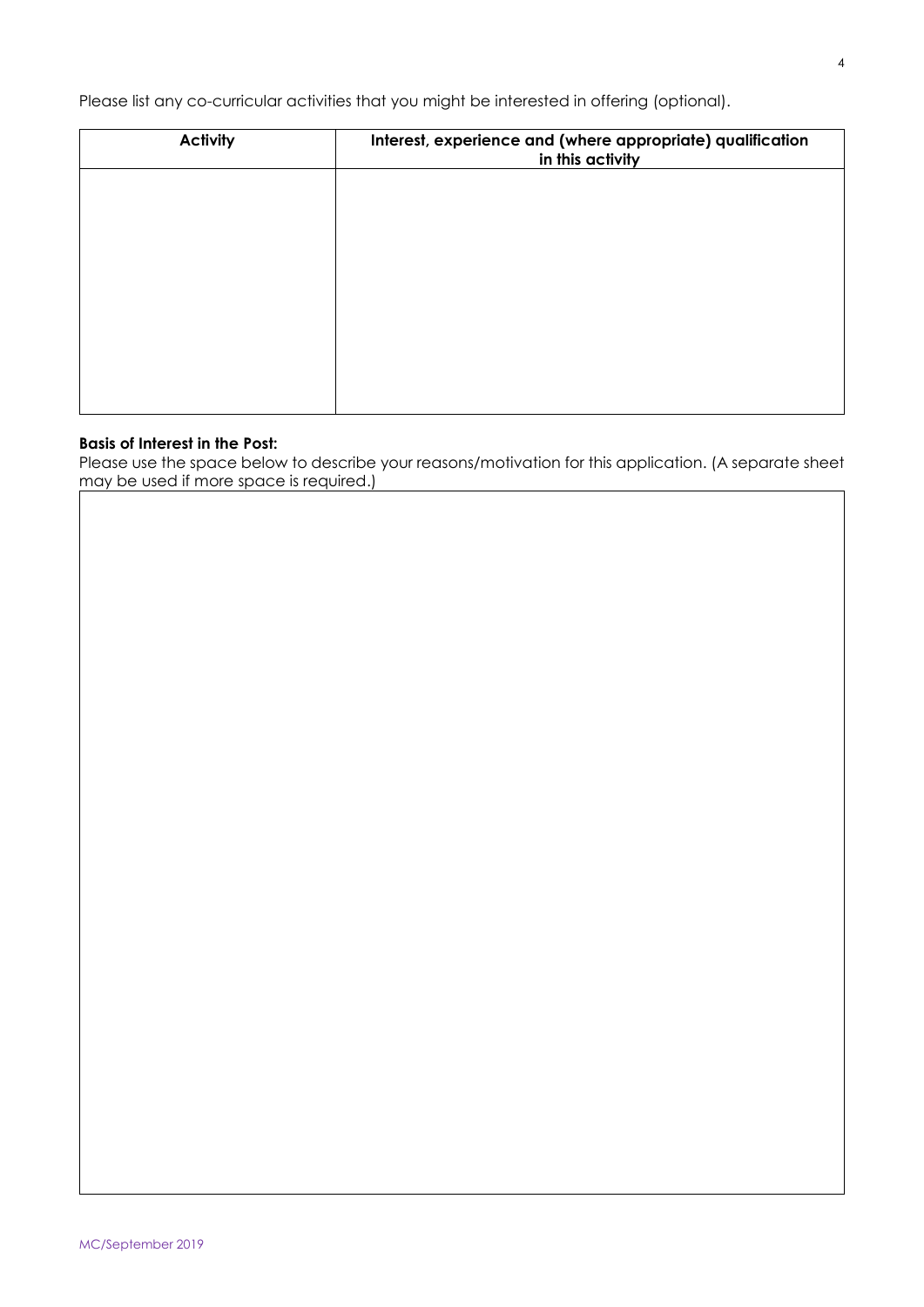#### **Existing Contacts / Previous Applications**

Please indicate: if you have any connection to the Academy (current parent etc) or if you know any existing employees or governors and, if so, how you know them; and if you have applied previously for posts at Dollar Academy (please provide full details).

#### **Referees:**

**Our preferred procedure is to take up references, for those who are shortlisted for interview, prior to the interview date – please confirm below if this is acceptable.** 

Please give name, address, contact telephone number and e-mail address of two referees **who are not writing solely in the capacity of friends.**

| Referee 1 | Contact prior to interview or job offer: YES / NO |
|-----------|---------------------------------------------------|
| Referee 2 | Contact prior to interview or job offer: YES / NO |

#### **General:**

How did you hear about this vacancy?

### **Health:**

Systems are in place to help staff with medical issues and the Academy utilises an occupational health advisor when applicable. A confidential employee counselling service is also available.

#### **Equal Opportunities:**

It is the policy of Dollar Academy to provide equal employment opportunities for all qualified individuals and to prohibit discrimination in employment on any basis protected by applicable law, including, but not limited to, race, colour, religious or similar belief, marital status, sex, sexual orientation, ancestry, national origin, age, medical condition or disability, and gender identity. Dollar Academy promotes equal employment opportunities in all aspects of employment through positive employment policies and practices. The Academy will make reasonable adjustments to accommodate disabilities of both successful applicants and prospective applicants.

Please give details of any special requirements that should be provided if you are invited to interview: